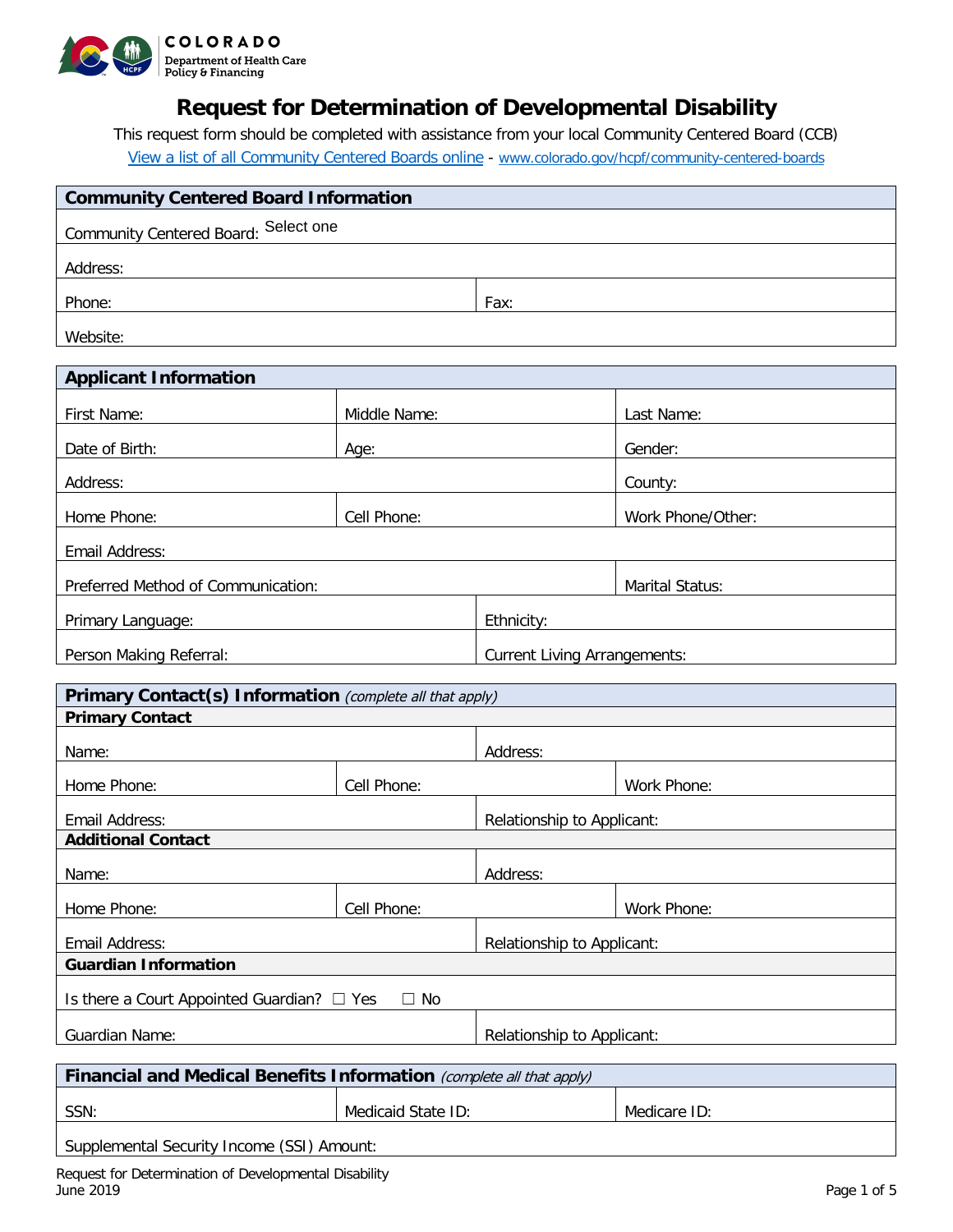### **Financial and Medical Benefits Information** (complete all that apply)

Social Security Income (SSDI) Amount:

Other Benefits (e.g. HCBS-EBD, Children's HCBS, Trusts, etc.):

Private Medical Insurance:

| <b>School Information</b>                                |                                                    |  |  |  |
|----------------------------------------------------------|----------------------------------------------------|--|--|--|
| Please list schools beginning with most recent attended: |                                                    |  |  |  |
| School District:                                         | School Name:                                       |  |  |  |
| Dates of Attendance:                                     | Special Education Program? $\Box$ Yes<br>$\Box$ No |  |  |  |
| School District:                                         | School Name:                                       |  |  |  |
| Dates of Attendance:                                     | Special Education Program? $\Box$ Yes<br>$\Box$ No |  |  |  |
| School District:                                         | School Name:                                       |  |  |  |
| Dates of Attendance:                                     | Special Education Program? $\Box$ Yes<br>$\Box$ No |  |  |  |

| <b>Medical Information</b> |
|----------------------------|
|----------------------------|

List medical and health needs:

| Name of Medical Provider/Medical Facility: |        |  |
|--------------------------------------------|--------|--|
|                                            |        |  |
| Address:                                   | Phone: |  |
|                                            |        |  |
| Name of Medical Provider/Medical Facility: |        |  |
|                                            |        |  |
| Address:                                   | Phone: |  |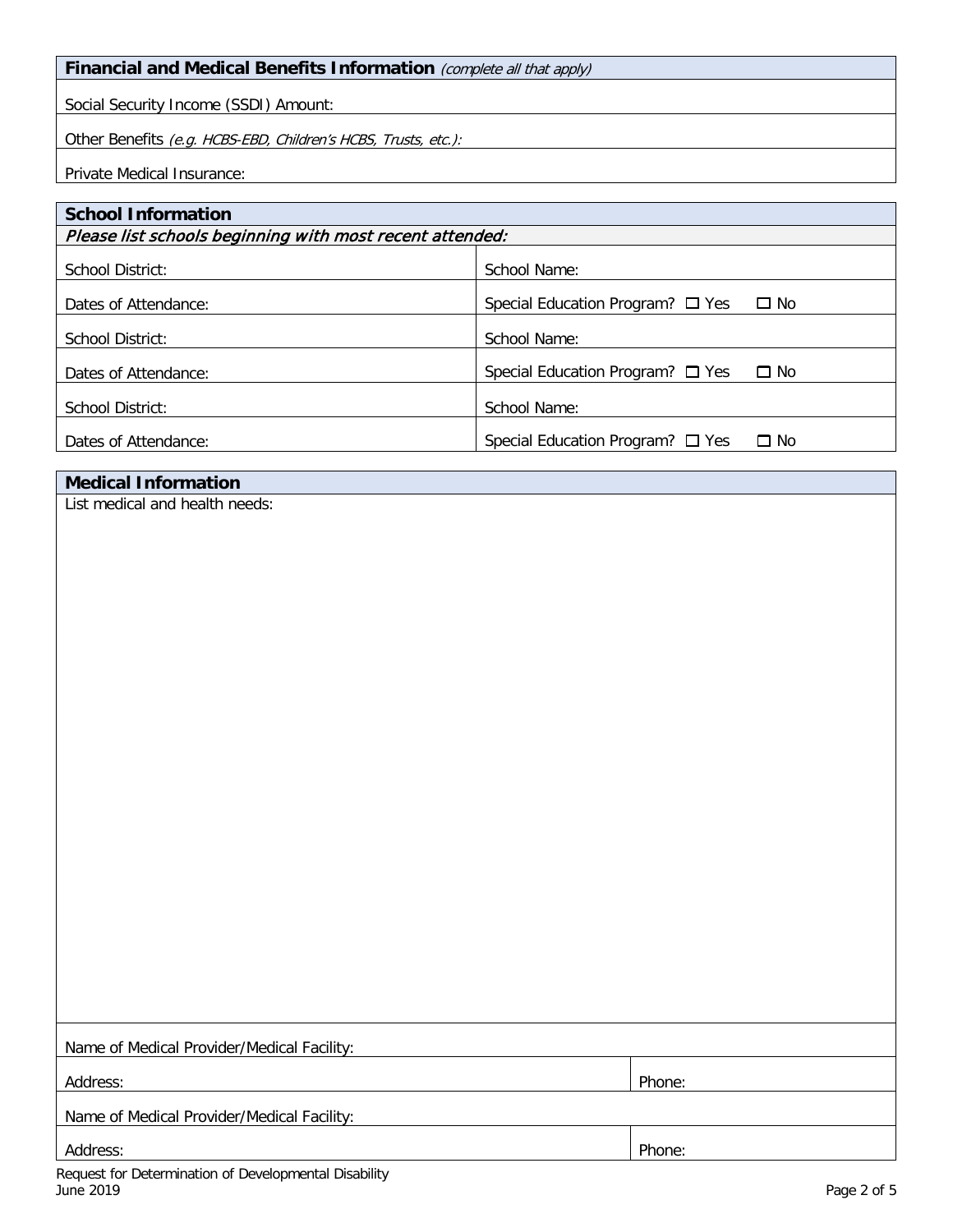### **Services and Supports Information**

List services and supports received by the applicant such as mental health services, therapies, early intervention, etc.: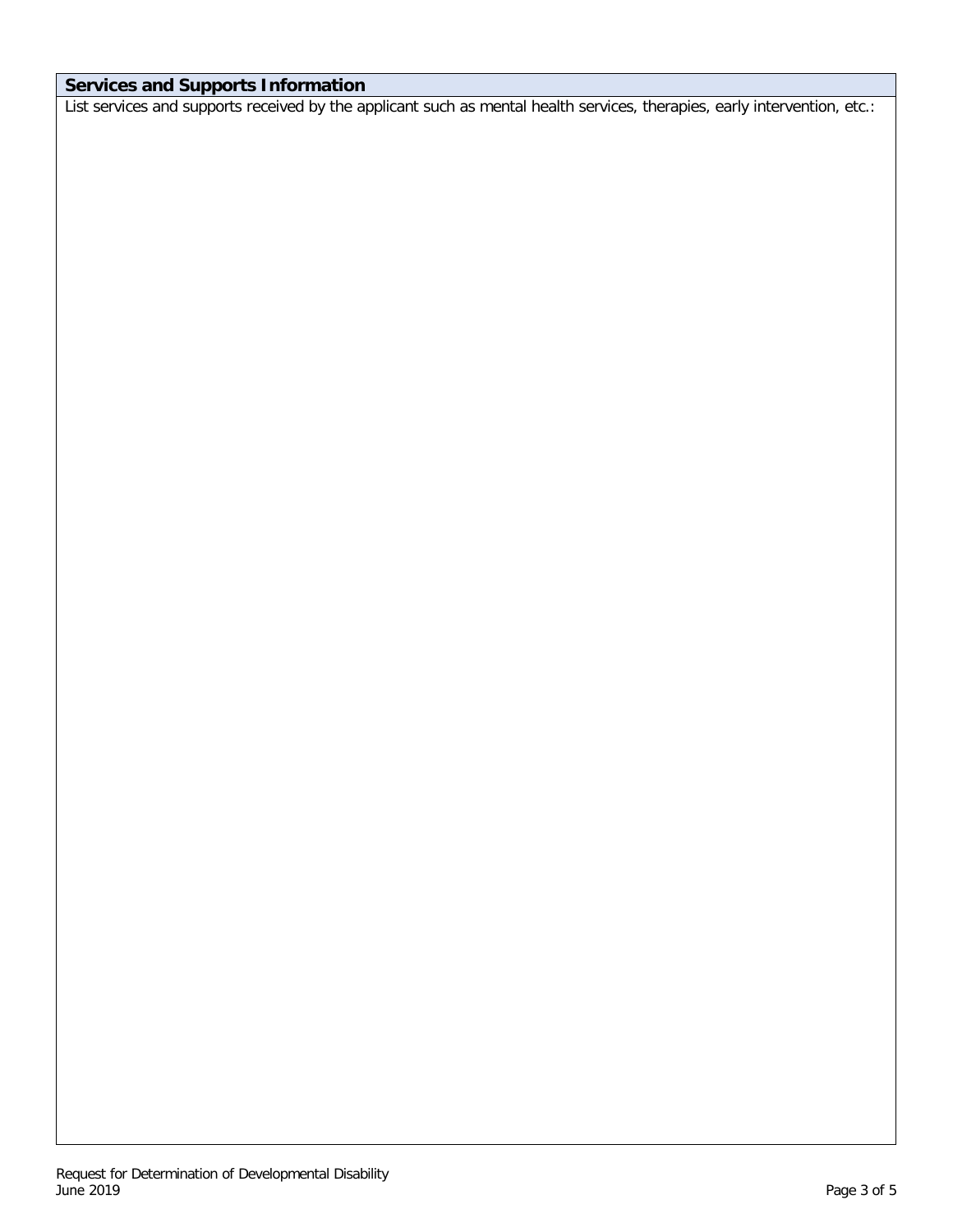#### **Acknowledgements and Signatures** (to be completed in conjunction with Community Centered Board Staff)

I understand this application is intended to solely determine whether I meet criteria for a Developmental Disability as defined by Colorado Revised Statutes C.R.S. 25.5-10-202.

I understand pursuant to 10 CCR 2505-10 Section 8.607.2 a determination of developmental disability does not constitute a determination of eligibility for services or supports. Eligibility for Health First Colorado (Colorado's Medicaid Program) funded programs specific to persons with developmental disabilities shall be determined pursuant to 10 CCR 2505-10.

I have received and included with the request form, pursuant to 10 CCR 2505-10 Section 8.600 et seq and Sections 25.5-10-202, C.R.S. the following information:

- 1. a copy of the Confidentiality/Privacy Notice
- 2. a copy of the Dispute Resolution procedure
- 3. a copy of the Grievance procedure,

Initial

- 4. a copy of my rights under Colorado Revised Statutes
- 5. a copy of the current Colorado Developmental Disability Definition

 I understand that I have (90) calendar days from the date of submission of my completed application, to submit the necessary documents and information needed to make this determination of a Developmental Disability. Initial

I understand that I have the right to request a ninety (90) calendar day extension if necessary.

| 11 II LIGI                                  |       |
|---------------------------------------------|-------|
| Applicant Signature: (if 18 or older)       |       |
| Handwritten/Typed Signature:                |       |
| <b>Or</b>                                   |       |
| Electronic Signature:                       | Date: |
| <b>Parent/Guardian Signature:</b>           |       |
| Handwritten/Typed Signature:                |       |
| <b>Or</b>                                   |       |
| Electronic Signature:                       | Date: |
| <b>Authorized Representative Signature:</b> |       |
| Handwritten/Typed Signature:                |       |
| 0r                                          |       |
| Electronic Signature:                       | Date: |

| <b>For CCB Completion Only</b>                                             |        |  |  |
|----------------------------------------------------------------------------|--------|--|--|
| Developmental Disabilities Professional receiving the request:             |        |  |  |
| Name:                                                                      | Title: |  |  |
| Date completed and signed request received by CCB (Request Date):          |        |  |  |
| Date all documents needed for determination received (Determination Date): |        |  |  |